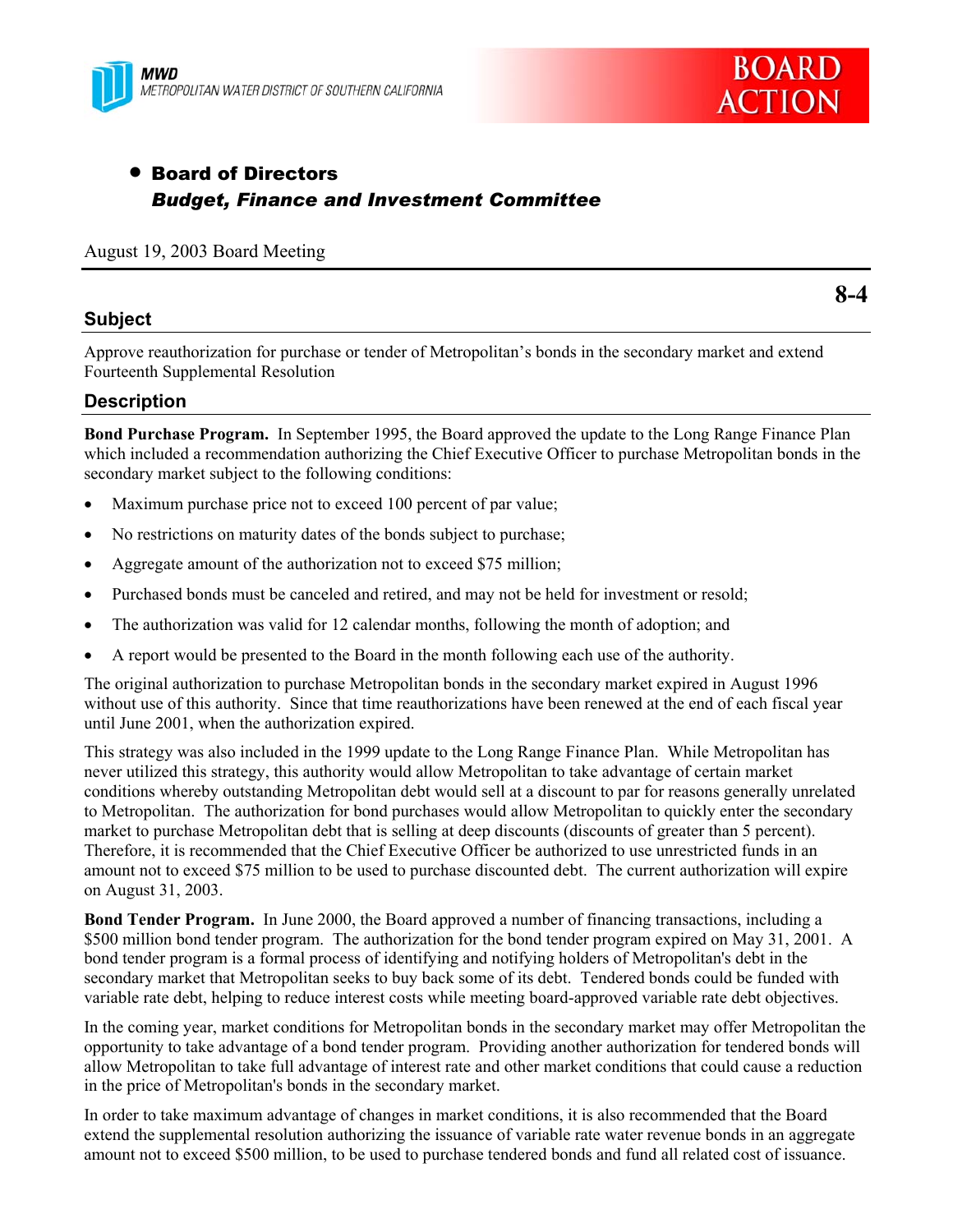The supplemental resolution, consistent with past practice, establishes an Ad Hoc Committee with authority to set the size of any debt offering, determine the date of a debt offering, sell bonds to an underwriting syndicate, and to pursue the financing options. The Ad Hoc Committee will be comprised of the Chairman of the Board, the Chairman of the Budget, Finance and Investment Committee, and the Chief Executive Officer.

The marketing of variable rate revenue bonds, used for the purchase of tendered bonds, will require the selection of one or more underwriters to underwrite the original issuance and to remarket the variable rate debt as it comes due at nominal daily or weekly maturities. As is typical with Metropolitan's issuance of variable rate debt, a bank will be selected to provide standby liquidity in case the bonds are not successfully remarketed. In addition, Metropolitan would use a Tender Agent to identify and contact owners of Metropolitan's debt and manage the formal bond tender process. The supplemental resolution authorizes the Ad Hoc Committee to approve the selection of the underwriters, standby bank and Tender Agent. The current supplemental resolution will expire on August 31, 2003, unless otherwise directed by the Board. Staff is requesting to extend the expiration date of the Fourteenth Supplemental Resolution to August 31, 2004.

## **Policy**

To take advantage of market opportunities to reduce Metropolitan's debt service costs

## **California Environmental Quality Act (CEQA)**

CEQA determination for Option #1:

The proposed actions are not defined as a project under CEQA, because they involve continuing administrative activities, such as general policy and procedure making (Section 15378(b)(2) of the State CEQA Guidelines). In addition, the proposed actions are not subject to CEQA because they involve the creation of government funding mechanisms or other government fiscal activities, which do not involve any commitment to any specific project which may result in a potentially significant physical impact on the environment (Section 15378(b)(4) of the State CEQA Guidelines).

The CEQA determination is: Determine that the proposed actions are not subject to CEQA pursuant to Sections 15378(b)(2) and 15378(b)(4) of the State CEQA Guidelines.

CEQA determination for Option #2:

None required

### **Board Options/Fiscal Impacts**

### **Option #1**

Adopt the CEQA determination and

- a. Authorize the Chief Executive Officer to use up to \$75 million of unrestricted funds in an amount not to exceed \$75 million to purchase discounted Metropolitan bonds in the secondary market; and
- b. Extend the expiration date of the bond authorization under the Fourteenth Supplemental Resolution to August 31, 2004.

**Fiscal Impact:** Reduction of Metropolitan's revenue bond debt service

#### **Option #2**

Do not re-authorize the Chief Executive Officer to purchase Metropolitan bonds in the secondary market nor authorize the issuance of variable rate bonds for purchase of Metropolitan bonds through a bond tender program.

**Fiscal Impact:** Metropolitan may not be able to take advantage of market conditions to reduce debt obligations.